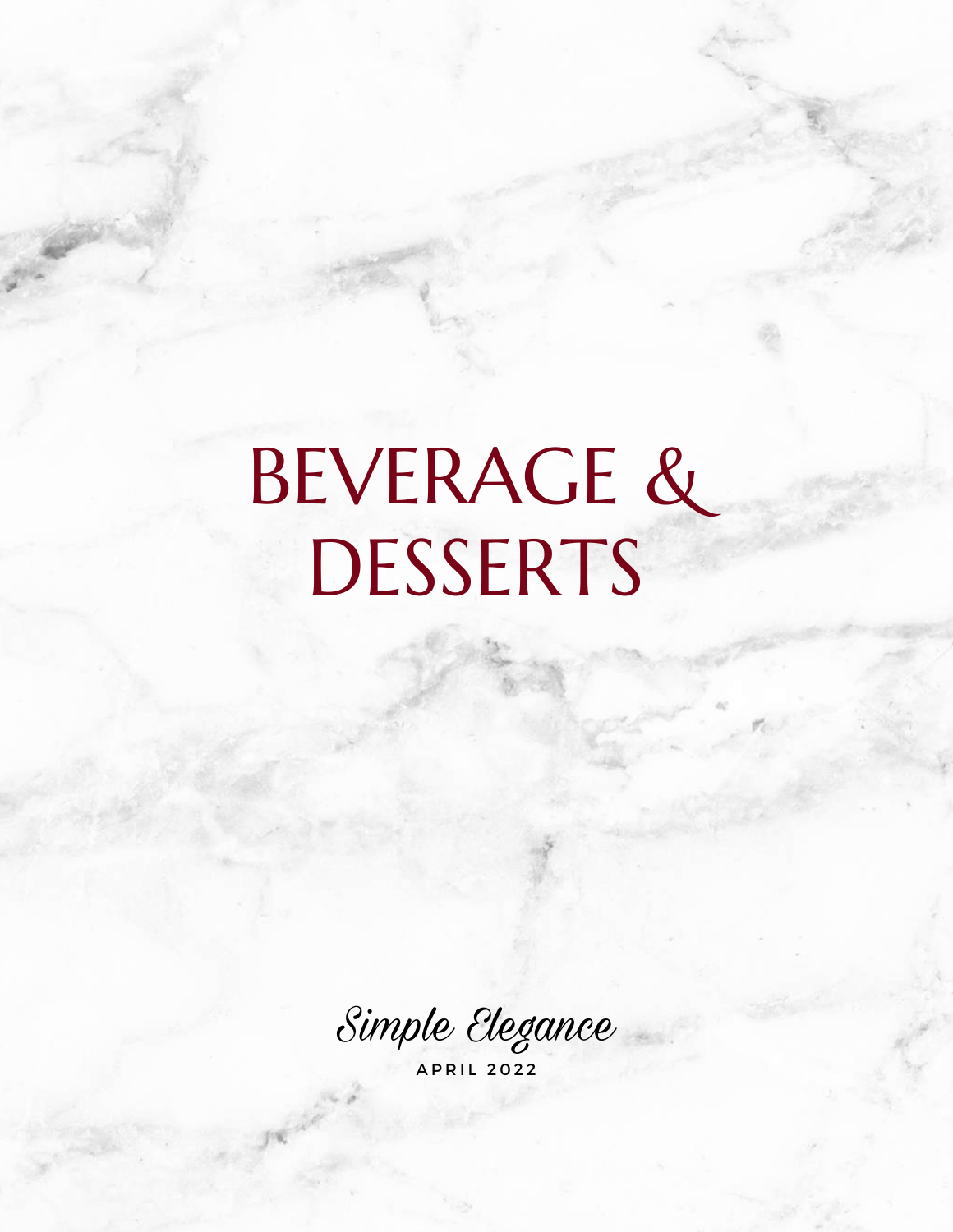Simple Elegance

## Beverages

| <b>Assorted Sodas</b>                         | 1.75 |
|-----------------------------------------------|------|
| <b>Bottled Waters</b>                         | 1.75 |
| Lemonade                                      | 1.75 |
| Freshly Brewed Iced Tea                       | 1.95 |
| <b>Assorted Izze Sparkling Fruit Juices</b>   | 2.50 |
| <b>Assorted Sparkling Waters</b>              | 2.50 |
| <b>Assorted Arizona Iced Teas</b>             | 2.95 |
| <b>Assorted Gatorades</b>                     | 2.95 |
| <b>Assorted Individual Juices</b>             | 2.95 |
| Regular and Decaf Coffee & Assorted Tea Combo | 3.50 |
| Regular Coffee OR Decaf Coffee                | 2.95 |
| <b>Assorted Hot Teas</b>                      | 2.95 |

## Infused Water

| Strawberry, Lemon and Basil    | 1.00 |
|--------------------------------|------|
| <b>Watermelon and Basil</b>    | 1.00 |
| Pineapple, Lemon and Mint      | 1.00 |
| Strawberry, Cucumber, and Lime | 1.00 |
| Orange and Cilantro            | 1.00 |
| Cucumber and Mint              |      |

## Bubbly Bar

Juices displayed in glass carafes. Includes stainless steel beverage tubs for chilling bubbly (provided by you), acrylic cups and decorative labels. Champagne flutes available.

4.25 per person

CHOOSE 2 JUICES: Orange Cranberry Mango Pomegranate

CHOOSE 2 ADDINS: Raspberries Blackberries **Strawberries** Peaches